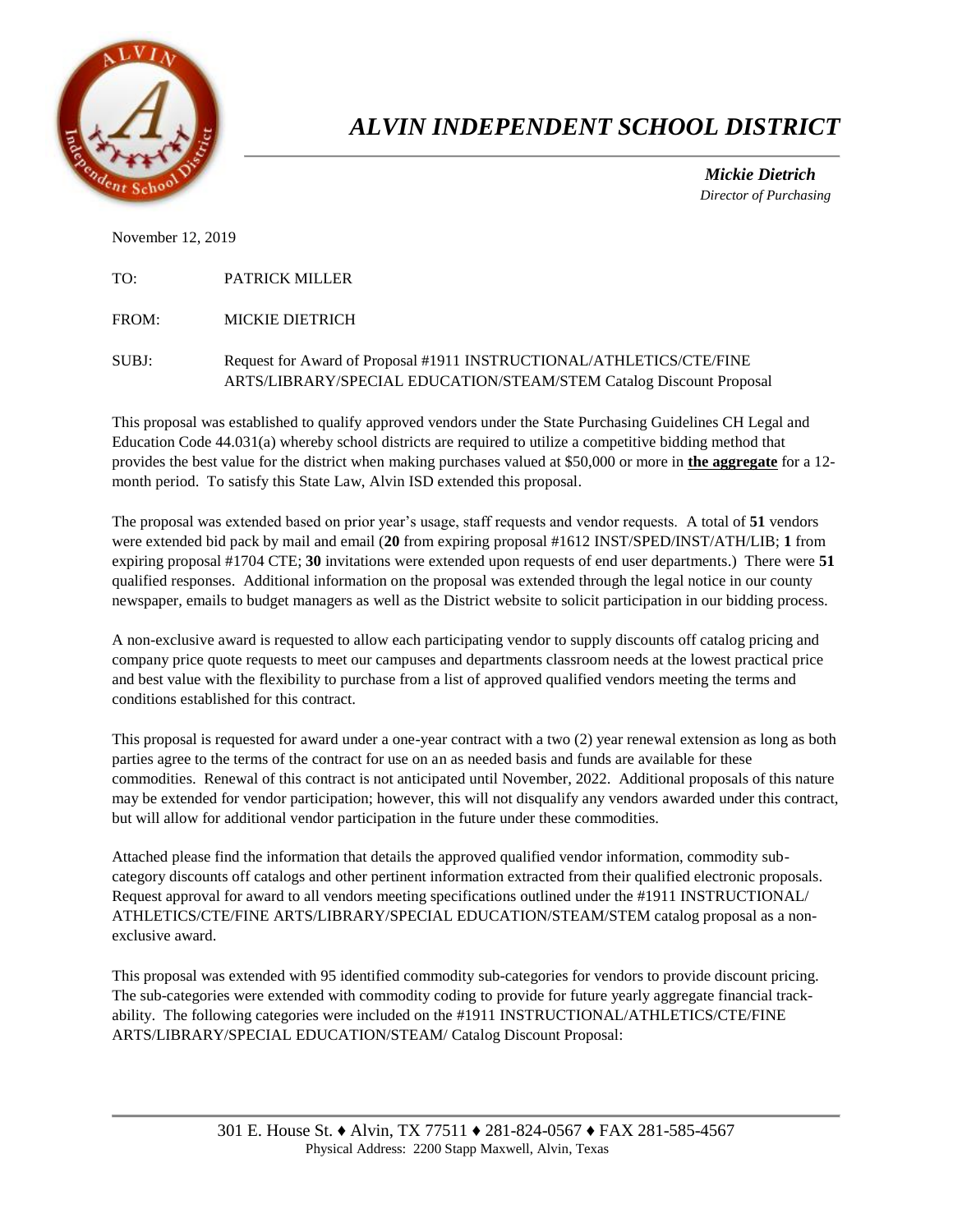*SECTION 1: CORE CURRICULUM/INSTRUCTIONAL EQUIPMENT & SUPPLIES: This proposal covers all CORE CURRICULUM/INSTRUCTIONAL equipment, materials & supplies including the following commodities and descriptions: ESL/Bilingual (INSTESLBILI), Foreign Languages (INSTFOREIGN), General Equipment & Supplies, Includes: Any/all items not otherwise classified/specified (INSTGENSUPP), Language Arts, Includes: Composition, Research, etc. (INSTLANGUARTS), Math/Math Manipulatives, Includes: Algebra, Calculus, Consumer Mathematics, Geometry, etc. (INSTMATH), Science; Includes: Astronomy, Biology, Chemistry, IPC, Physics, etc. (INSTSCIENCE), Social Studies; Includes: Civics, Geography, History, Maps & Globes, World Cultures, etc. (INSTSOCSTUD), Specialty Supplies/Motivational Incentives for the Classroom (INSTMOTIV), Steam/Stem Supplies & Equipment (INSTSTEAMSTEM), Student Planners & Agendas (INSTPLAN), Testing Materials (INSTTESTING), Yearbooks, Elementary & Secondary (YEARBOOK).* 

*SECTION 2: ATHLETIC EQUIPMENT & SUPPLIES: This proposal covers all ATHLETICS equipment,* 

*materials & supplies including the following commodities & descriptions: APPAREL, Cheerleading (ATHCHEER) Coaches Cloth, Hats/Pants/Polos/Shorts/Windsuits, etc. (ATHCOACHCLOTH), Footwear (ATHAPPAREL), Team Uniforms/All Sports, Jerseys/Hats/Pants/Polos/Windsuits, etc. (ATHUNIFORM), Workout Cloth, Pants/Shorts/T-Shirts, etc. (ATHAPPARELWW), EQUIPMENT & SUPPLIES: Cheerleading Supplies & Equipment (ATHCHEERSUP)Athletic Decals/Awards,* 

*Medals/Motivational Materials/Plaques/Trophies, etc. (ATHDECALS), Athletic General Equipment & Supplies, Includes: Any/all items not otherwise classified/specified (ATHEQUIPSUP), Athletic Trainer and Training (ATHTRAINSUP), Baseball & Softball (ATHBASEBALL), Basketball (ATHBASKETBA), Equipment Reconditioning Supplies; Includes: Maintenance & repair parts for shoulder pads, helmets, weight equipment, etc. (ATHRECON), Field & Track/Cross Country (ATHTRACK), Fitness, Powerlifting & Weight Training (ATHWEIGHT), Football (ATHFOOTBALL), Golf (ATHGOLF), Gymnastics (ATHGYMNAST), Soccer (ATHSOCCER), Swimming/Water Polo (ATHWATERPOL), Physical Education Elementary/Secondary (ATHPEEQUIP) Tennis (ATHTENNIS), Volleyball (ATHVOLLEYBA).* 

*SECTION 3: CTE (CAREER & TECHNICAL EDUCATION) EQUIPMENT & SUPPLIES: This proposal covers all CTE (CAREER & TECHNICAL EDUCATION) equipment, materials & supplies including the following commodities and descriptions: Agriculture (CTEAGRICUL), Agriculture/Aquaculture; Includes: Filters, Fish, Food, Pumps, etc. (CTEAQUACUL), Architecture & Construction (CTEARCHCONS), Audio-Video Technology Supplies (CTEAVTECEQP), Auto Tech Collision & Repair (CTEAUTOTECH), Business Supplies; Includes: Accounting, Economics, Finance, Management, Marketing, etc. (CTEBUSINESS), Cosmetology/Barbering (CTECOSMBARB), Criminal Justice (CTECRIMJUST), CTE Equipment Maintenance & Repair (CTEEQUPMNT), Culinary Arts & Bakery (CTECULARTSBAKE), Dental Hygiene (CTEDENTHYG),Engineering & Technical (CTEENGTECH); Family Consumer Science (CTECONSCIEN), Family Consumer Science-Day Care (CTEFAMDAYCARE), Fashion Design (CTEFASHION), Floral Design (CTEFLORAL), Forensic Science (CTEFORSCIE), Graphic Equipment & Supplies,(CTEGRAPHICS), Health Science (CTEHEALTHSC), HVAC (CTEHVAC), Journalism (CTEJOURNALS), Oil & Gas Production (CTEOILGAS), Precision Manufacturing; Includes: CNC Machines, Lathes, Mills, etc. (CTEMANF),Physical Therapy (CTEPHYSTHERAP), ROTC (CTEROTC), Technology; Includes: Maintenance, Parts, Programming, Repair (CTETECH), Veterinary Technician; Includes: Grooming, Implements, Ointments & Vaccines, etc. (CTEVETTECH), Vocational/Technical General Equipment & Supplies: Includes any/all items not classified/specified (CTEEQUIP), Welding Equipment (CTEWELDING).* 

*SECTION 4: FINE ARTS EQUIPMENT & SUPPLIES: This proposal covers all FINE ARTS equipment, materials & supplies including the following commodities and descriptions: Art, Elementary; Includes: Brushes, Chalks, Crayons, Equipment, Papers, Paints, Pens, Scissors, Tools etc. (FAELEMSUPPS) Art, Secondary, Drawing & Painting; Includes: Brushes, Canvas, Chalks, Equipment, Paints, Palettes, Papers, Pens, Scissors, Tools, etc. (FASECONSUPPS), Art, Secondary, Sculpting; Includes: Ceramics Supplies, Clay,*